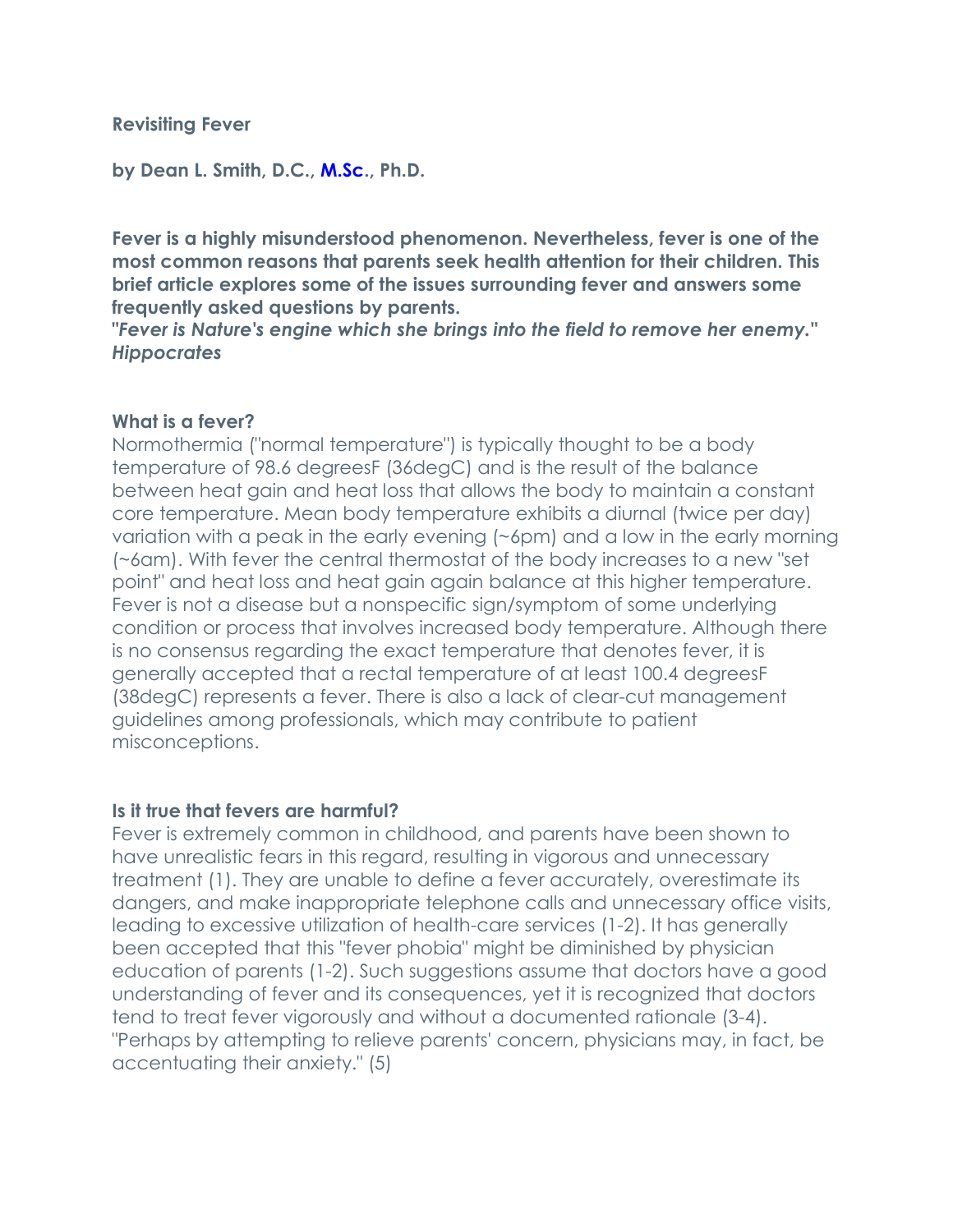Several recent journal articles discuss the benefits and misconceptions of fever. A study in the journal *Clinical Pediatrics* polled Physicians' attitudes toward the diagnosis and management of fever in children 3 months to 2 years of age (5). Although many doctors have an appropriate knowledge of fever in children aged 3 months to 2 years, a significant number still have exaggerated concerns. Below I quote from the discussion of this article. "...there is little uniformity in the teaching and management of the febrile child, which often results in the vigorous and often inappropriate administration of antipyretics by physicians without documented rationale. This attitude exists in the face of good data which suggest that fever is not harmful and may in fact, be beneficial to the host, although contrary opinions still prevail. Furthermore, the benign outcome of typical febrile seizures has now also been well documented."

"It is surprising that a significant number of the physicians in this study still consider febrile seizures a significant danger to the child's health, since there is no evidence to suggest that death or permanent motor disability, deficits in school performance, or significant behavioral differences exist between children with a history of typical febrile convulsions and the rest of the population. It has also not been proven that antipyretics or sponging can decrease or prevent febrile seizures or their recurrence, yet one fifth of physicians indicated that this was the main purpose of antipyretic treatment." (5)

An interesting study published in the *Annals of Tropical Pediatrics* (6) asked parents, medical students and nurses from Saudi Arabia about their understanding of fever. "All the parents and 80-90% of the students, nurses and doctors believed that fever is harmful...As shown, 37.5% of the parents believed that fever caused brain damage, while 42.7% believed that it was a sign of serious disease. It was obvious that the main concern of the medical staff was convulsions. However, none of the medical students and doctors and only 2% of the nurses were concerned about brain damage. When questioned on the usefulness of fever, 86% of the parents, 37.5% of the doctors, 23% of the medical students and 33% of the nurses did not know or believe that fever could be useful."

Consider the following information from the most recent update on fever phobia (7). "In addition to the beneficial effect that fever has on the immune system, it is important to note that the febrile response is a homeostatic process. Many caregivers are unaware of this process and believe that temperatures will continue to rise to potentially lethal levels if left untreated. Caregivers need to know that in the absence of hyperthermic insults, such as dehydration and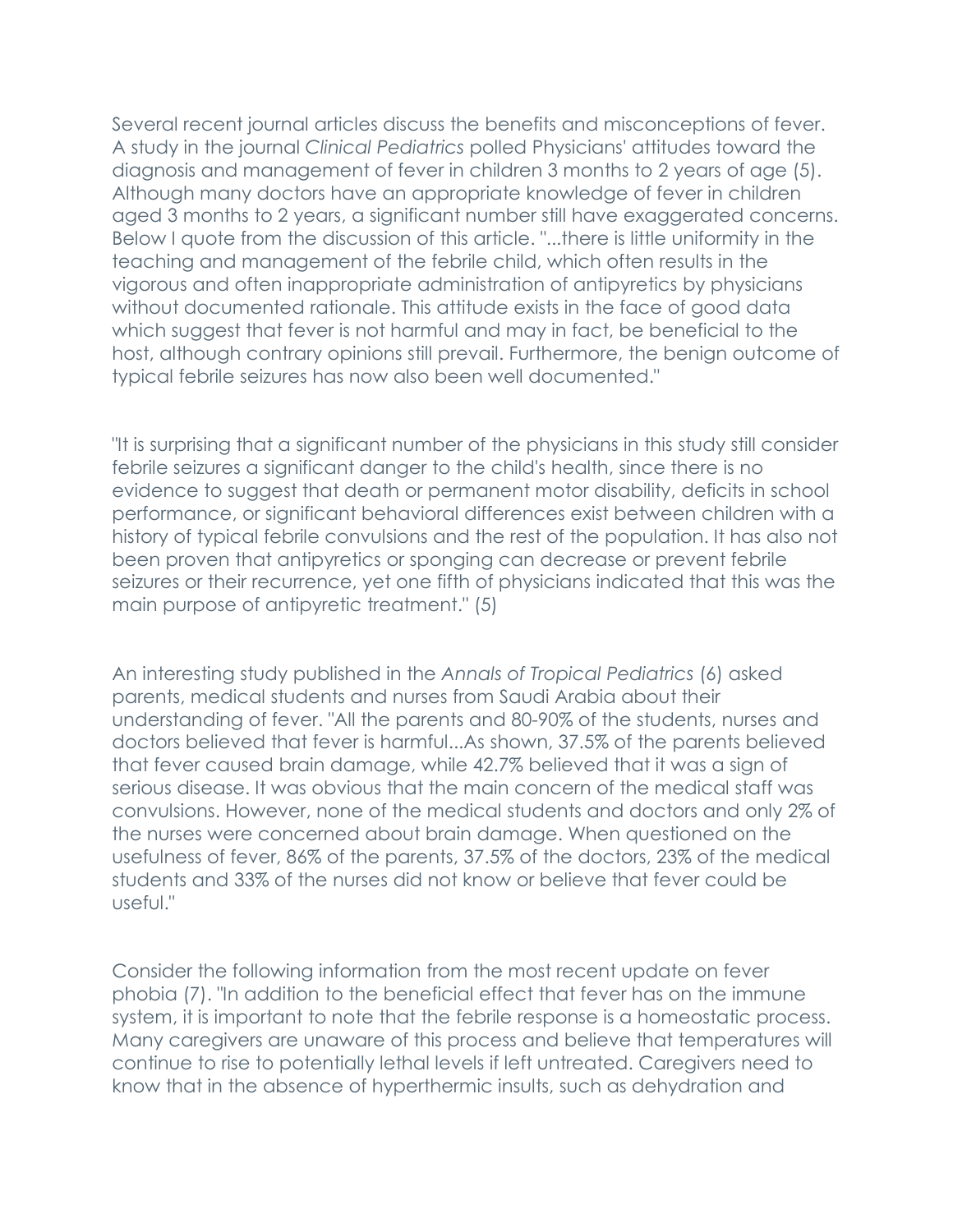closed, hot automobiles, and in neurologically normal children, the body does not allow fever to rise out of control to potentially lethal levels."

#### **What about using drugs to reduce Fever?**

The study by Crocetti et al. (7) examined 340 caregivers (responses) whose children were enrolled in 2 Maryland pediatric clinics. The authors found the following, "In addition to excessive fever monitoring and incorrect sponging, we found that many caregivers are dangerously liberal with their use of antipyretics. Compared with 20 years ago, more caregivers gave antipyretics for normal temperatures (<37.8C, <100F) and more caregivers gave these medicines at incorrect dosing intervals. Inappropriate dosing of acetaminophen and ibuprofen places children at undue risk for toxicity." Interestingly, Mayoral et al. (8) reported that 50% of pediatricians who were surveyed said that they advised parents to alternate acetaminophen and ibuprofen using various regimens. Twenty-nine percent of these respondents said that they followed the recommendations of the American Academy of Pediatrics, despite that no such policy exists. This obviously implies that caregivers might be receiving incorrect advice regarding the management of fever along with the suggestion by health care providers implying that fever should be reduced.

Physicians have used various forms of antipyretics since ancient times to lower the temperature of febrile patients. However, it has yet to be determined whether the benefits of antipyretics outweigh the risks. In fact, it is not known if core temperatures encountered during fevers ever reach levels that are intrinsically noxious, or if ever, fever's metabolic expenses exceed its physiologic benefits, or if the benefits of symptomatic relief offered by antipyretics consistently exceed their toxicologic cost (9). Preliminary experimental and clinical observations suggest that antipyretic therapy has the potential to increase the duration and/or severity of certain infections, although the validity of these observations cannot be determined to this point (9).

#### **Are there benefits of Fever?**

A recent article from the journal *Infectious Disease Clinics of North America* concludes the following. "Overall we believe there is overwhelming evidence in favor of fever being an adaptive response to infection that has persisted throughout the animal kingdom for hundreds of millions of years. As such, it is probable that the use of antipyretic/anti-inflammatory/analgesic drugs, when they lead to the suppression of fever, results in the increased morbidity and mortality during most infections. The reason that this increased morbidity and mortality may not be readily apparent to most healthcare workers is that we are armed with dozens of host defense responses, with fever being only one of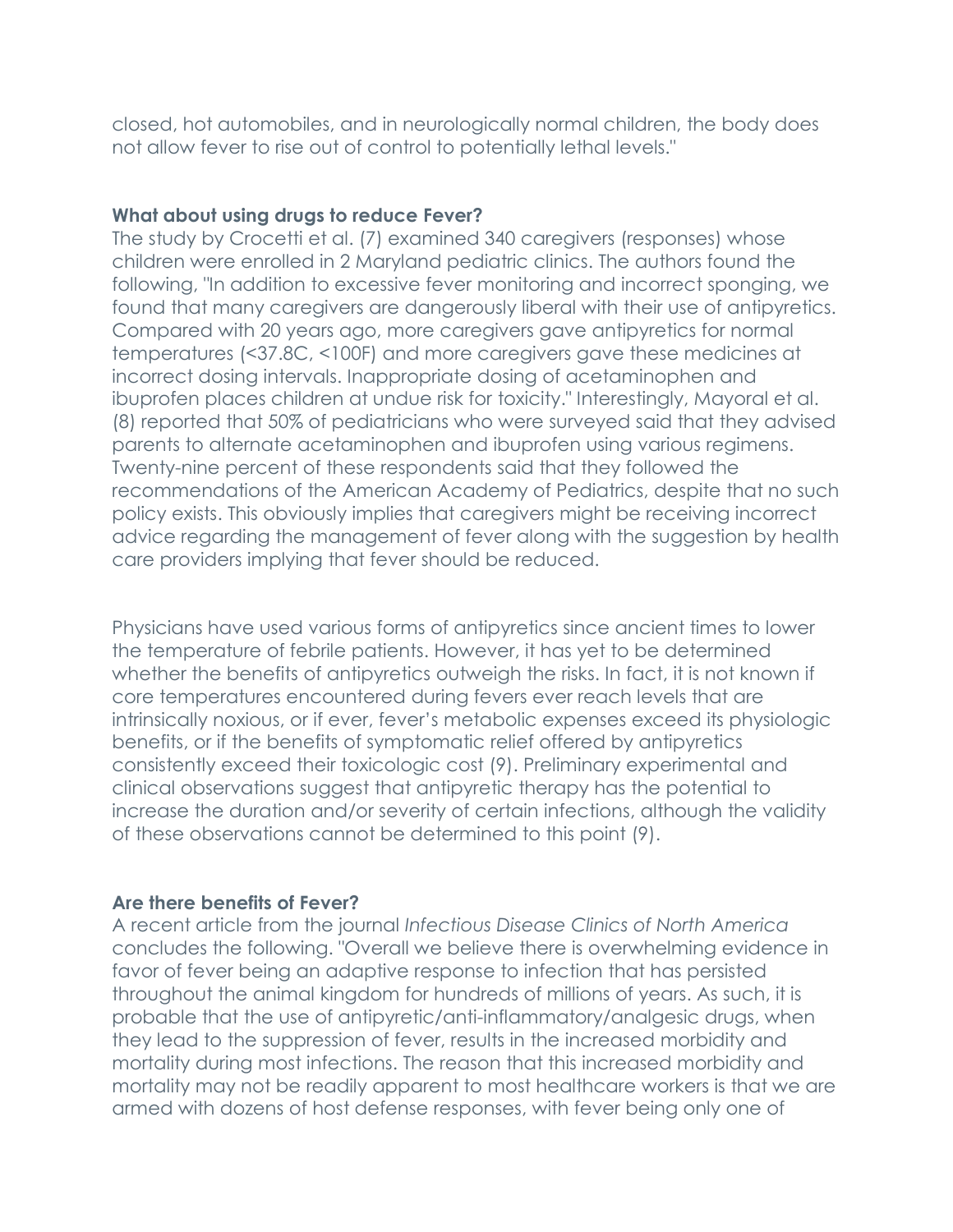them. Furthermore, most infections are not life-threatening and subtle changes in morbidity are not easily detected, particularly, in 'experiments' that are not carefully controlled." (10)

# **Are all fevers beneficial?**

Likely not. Early consideration of the febrile infant is important. The greatest risk of serious bacterial infection is in an infant younger than 3 months of age, where 1 in 10 febrile episodes is likely due to a localized infection (e.g. pneumonia, bacteremia) (11). Since young children are less able to localize disease processes, they require special consideration. Factors that indicate high risk for possible serious disease include: low birthweight or prematurity, previous frequent hospitalization, developmental disability, improper nutrition, age < 4 weeks, rapid onset of symptoms, social disadvantage, current antibiotic use, and prolonged illness (11). However, it is important to realize that the vast majority of febrile illnesses in infants and young children are self-limiting viral infections requiring only supportive care and watchful observation (11). Because fever is a non-specific defense response, these responses are highly stereotypical. In other words, infection by a wide range of different organisms will produce similar responses characterized by loss of appetite, lethargy, increased sleep, fever, and synthesis of a wide array of proteins geared for inflammation. This is why it is recommended you consult a health care practitioner to examine the cost-benefit ratio of a specific fever response if there is question.

# **If fever is overall beneficial then why do we not maintain fever continually even when not infected?**

There is a metabolic (energy) cost of fever. Fevers cost considerable energy. It has also been theorized that maintaining a body temperature below optimal temperature for immune defenses may be a mechanism to reduce the "contribution of the immune system to aging." This lower "normal" temperature also would produce less free radicals.

# **How does a fever kill the "invading microorganisms" inside us?**

Most living organisms have had to adapt their structural and biochemical characteristics to a given temperature to function at the lowest possible "thermodynamic" (energy) cost. Invading microorganisms acclimated to a given ambient temperature may encounter unfavorable conditions if the temperature of the host changes rapidly either upward or downwards. The invading microbe is proposed to suffer "thermic shock", which might contribute to reduced growth. Also, our own bodily reactions speed up, which also aid in the defense.